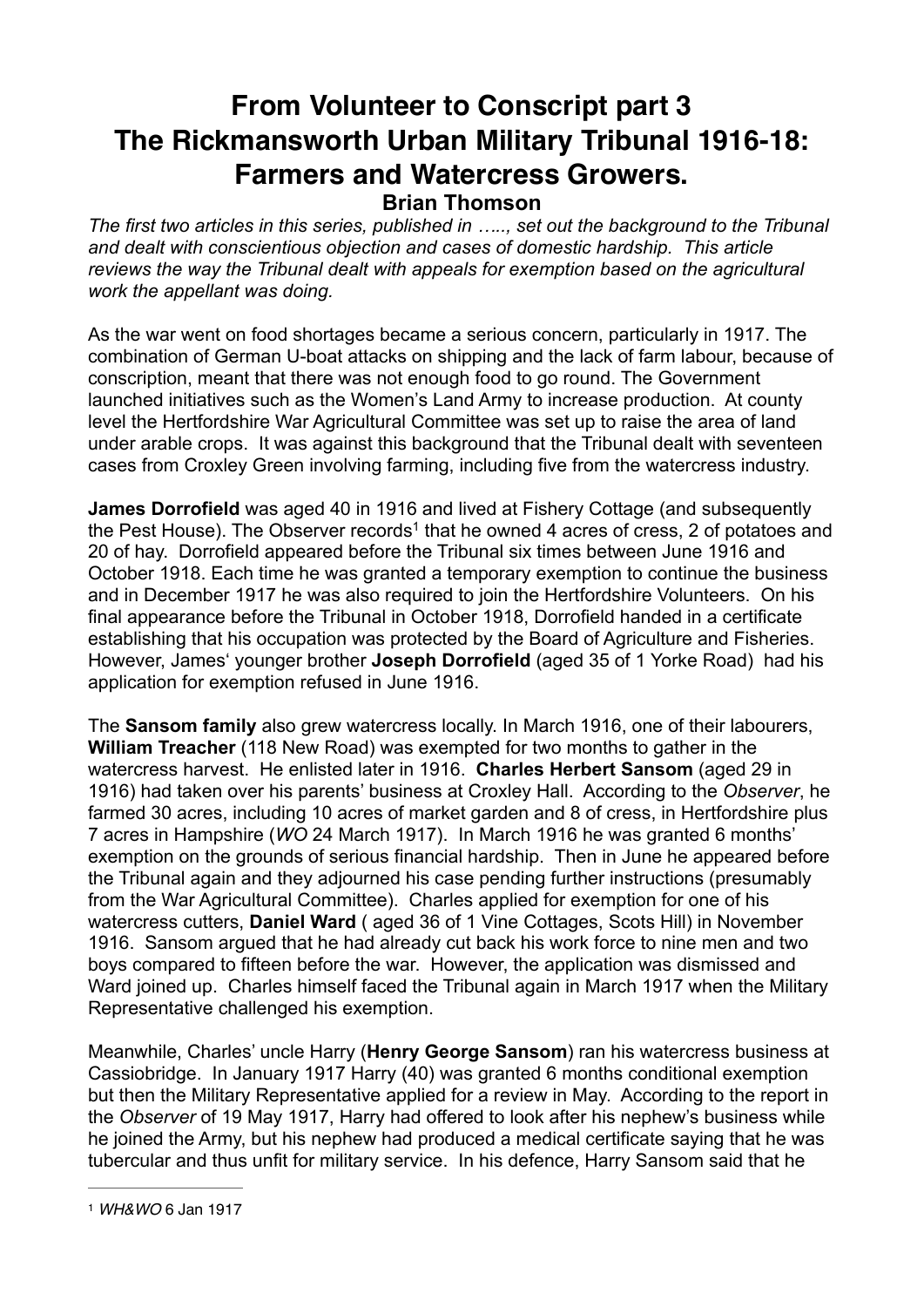had eight children, the eldest in the army and the youngest in the cradle. His conditional exemption was renewed provided he joined the special constabulary. At about the same time as this was going on in Rickmansworth, Harry's eldest son Frederick was killed in action in France. Neither Charles nor Harry enlisted. Charles went on to become the first chairman of the National Watercress Growers' Association in 1928.2

Despite the importance of agriculture in the war effort, farm workers did not always receive preferential treatment. **Alfred Gunnell** (271 New Road) was a market gardener and watercress cutter. He also argued that his parents were both aged and he was their sole support now that two of his three brothers were in the army. Gunnell was refused exemption and enlisted in 1916.

**George T Snelgrove** of Scots Hill Cottage was also refused in June 1916 in spite of arguing that he was a farmer and market gardener. His appeal was dismissed by the County Tribunal in February 1917. The Observer reported the Military Representative as saying that the man's employer, Mr Greves, only kept him on a pleasure farm at 26s per week. G W Davey for the appellant contradicted this and claimed that Snelgrove looked after 11 acres of grassland, 44 acres of farmland, calves, cows, pigs and a large number of poultry, in addition to the garden. Consequently, he was a real producer of food. Having regard to his medical classification (C1) he was serving his country better than he would do if he joined up and was given the task of sweeping a barrack square.

Age and the difficulty of replacing skills appear to have been factors in the Tribunal's decisions. **Ernest Hart** (39) of New Road was a ploughman working for **John Coxhill** of Killingdown farm. He was granted conditional exemption in June 1916. A year later, the case of **H R Sear** (42), farmer and fruit grower of Scots Hill, was adjourned for instructions from the War Agricultural Committee. His name does not appear on the All Saints' Shrine so it seems that he may have been exempted. Coxhill, who is recorded as farming 50 acres, also applied for exemption for a cowman, **H. Parsons** (30), in November 1916. Parsons was a member of the Volunteer Training Corps and Coxhill described him as absolutely indispensable. He too was granted conditional exemption.

**W. Stone** was less successful. According to the Observer<sup>3</sup> he had five cows and 15 young stock and was a contractor for the County Council. The tribunal dismissed applications for two of his sons, **Jesse Walter Stone**, cowman and coal carter and **G. W Stone** (29) carter, contractor and cowman.

By 1918 the pressure to enlist was becoming greater, especially for younger men. Two agricultural cases from Croxley reached the County Appeal Tribunal. **W T Dickins** was an eighteen-year old cowman on the family farm at Croxley Hall. In December 1917, he was given a final exemption until March 1918 which he appealed unsuccessfully. Another eighteen-year old, **William Spencer Banting**, worked for his father at Red Heath farm as both a horse ploughman and a motor tractor driver. Mr W Banting senior (47) emphasised that he had adopted modern techniques by becoming the first man in the county to buy a motor tractor. Mr Crawford, for the appellant, argued strongly for exemption, bearing in mind Banting's great assistance to smallholders in the county. However, Ward Davey (National Service Representative) argued that, being such a young man himself, Banting ought to allow his son to go into the Army. Mr Crawford said that tractor driving was a

<sup>&</sup>lt;sup>2</sup> Watford in the 20th Century Volume 1 p. 78; Oliver Phillips; Watford Observer June 2011.

<sup>3</sup> *WH&WO* 4 November 1916